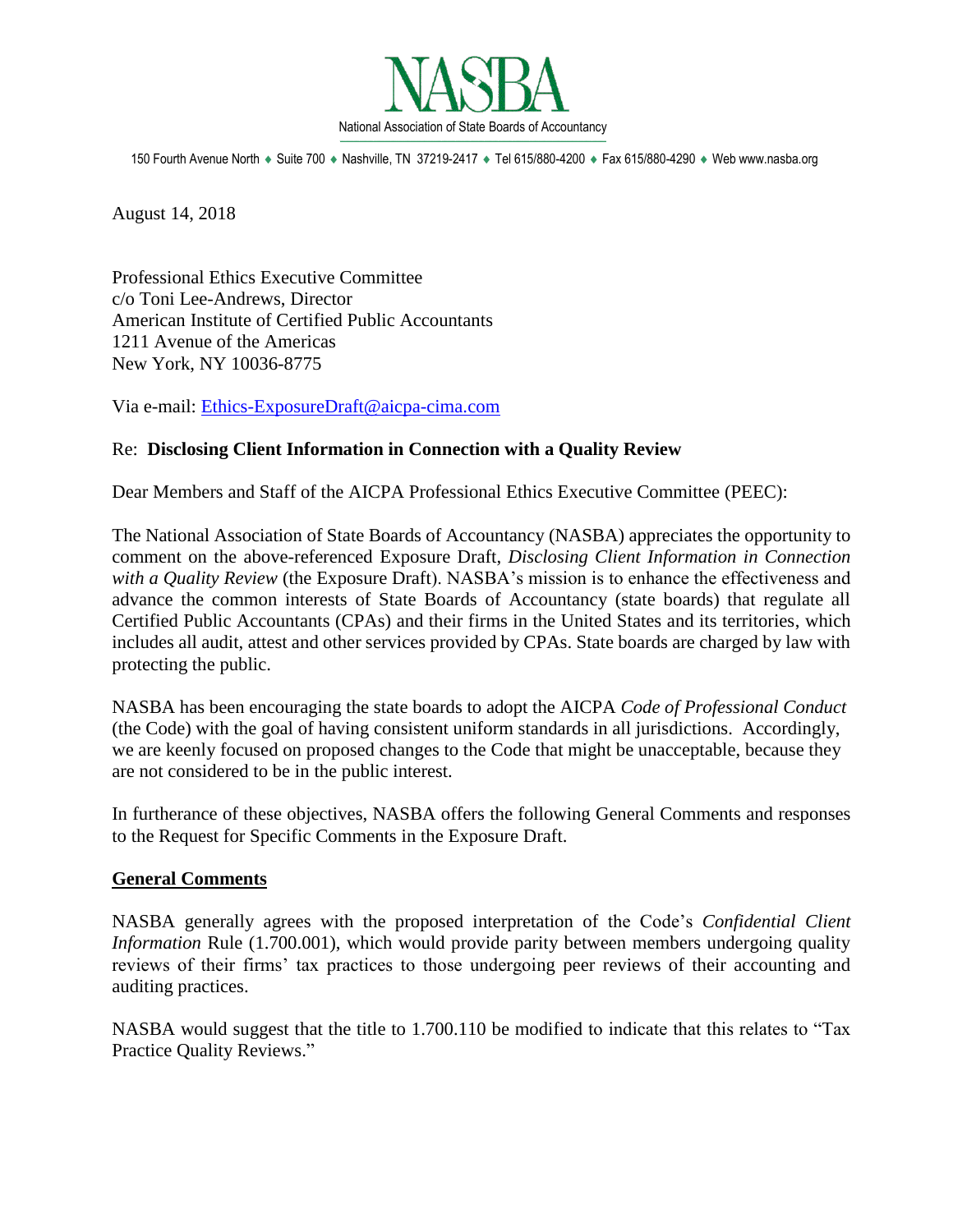Professional Ethics Executive Committee August 14, 2018 Page 2 of 3

## **Request for Specific Comments**

*1. Is it clear that the proposal is applicable to quality reviews as described by Treas. Reg. 7216, which includes voluntary tax practice reviews, and similar reviews that would be subject to Treas. Reg. 7216?*

NASBA believes the proposed interpretation is not clear enough and recommends the PEEC clarify the language and add a broader reference to "the appropriate federal regulations."

*2. Is it clear that confidential state and local tax information is included in the scope of confidential client information addressed by the proposed interpretation? Is it clear that the requirements of Treas. Reg. 7216 would apply to that information in the context of the proposed standard?*

NASBA believes some clarification of the scope of the proposed interpretation would be helpful. We also believe the member should ensure that the laws of state and/or local taxing authorities are not more restrictive than Treasury Reg. 7216 and suggest the PEEC add language to that effect.

*3. Do you agree that a confidentiality agreement should be recommended as an additional safeguard if the member determines it is necessary instead of being a required safeguard for all quality reviews?*

NASBA believes that a recommendation for a nondisclosure agreement between the quality reviewer and the ostensible reviewed client might complicate an already complex situation. There are extant applicable federal and state statutes that prohibit disclosure of tax information. Those federal and state statutes apply to quality reviewers as well as tax preparers.

*4. Do you recommend the consideration of any other safeguards in paragraph.02?*

NASBA has no further recommendations.